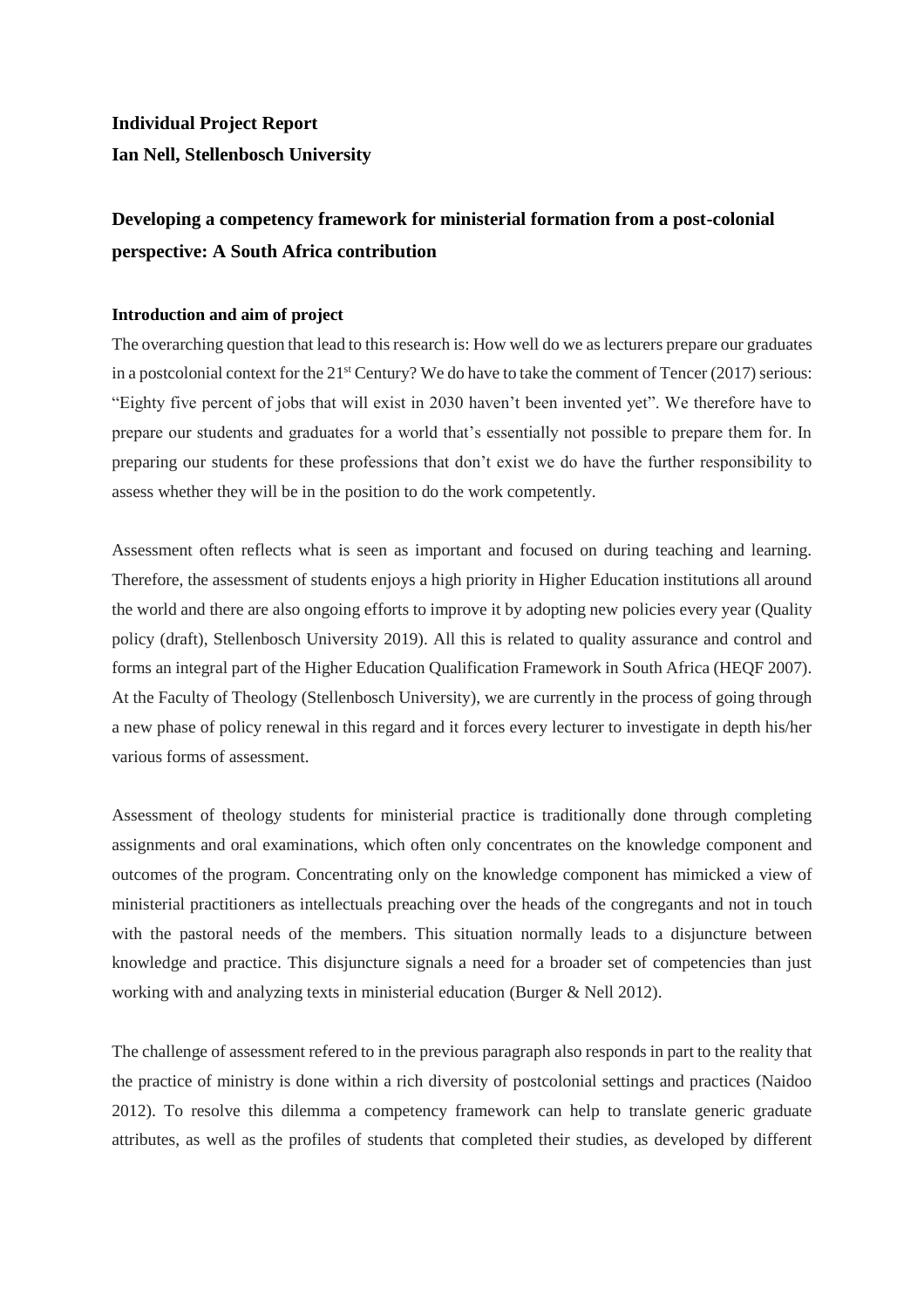partner churches, into a set of competencies that is specific to the field of ministerial training. In the light of the argument above, the **research question** could be stated in the following way:

*What are the central ingredients of a competency framework for a Master's degree in Theology at a research-intensive university from a post-colonial perspective?*

The **aim** of the project is to develop, implement and evaluate a first iteration of a competency framework to facilitate the assessment of the Master of Divinity students that can subsequently serve as framework for assessment of students more broadly in Master of Divinity programs in the African post-colonial context. At a broader level, the aim of the project is to challenge the traditional ways of assessment that mostly concentrate only on cognitive (knowledge) skills.

#### **Processes**

The research approach is a design-based approach (Brown 1992). The research involved six sequential phases. At this stage I finished the first three phase and plan to work on the last three phases in future research.

- 1. Develop a better understanding of competencies frameworks for teaching and learning in higher education based on a literature overview.
- 2. Translate those generic competencies and graduate attributes identified in step 1 to the context of ministerial education.
- 3. Engage lecturers (and students) on the need for and experience of making use of the framework.
- 4. Design teaching and learning activities for the use of the competency framework in the Master of Divinity at Stellenbosch University based on steps 1 to 3.
- 5. Implement the designed framework.
- 6. Evaluate the implementation in step 5 as the final step of a first cycle of design.

#### **Method**

The research design for the empirical research that I used, works from an interpretive perspective in qualitative research, with its roots in hermeneutics as the study of the theory and practice of interpretation (Henning et al., 2004:19-21). The aim of this kind of empirical research is to provide contextually valid descriptions and interpretations of human actions, which are based on an insider's perspective of people and their world. The research was done by means of a semi-structured interview schedule (five questions), with five of my colleagues from the Faculty of Theology. The main research question was: What are the central ingredients for developing a competency framework for a Master's degree at a research-intensive university from a post-colonial perspective? This led to the following interview schedule: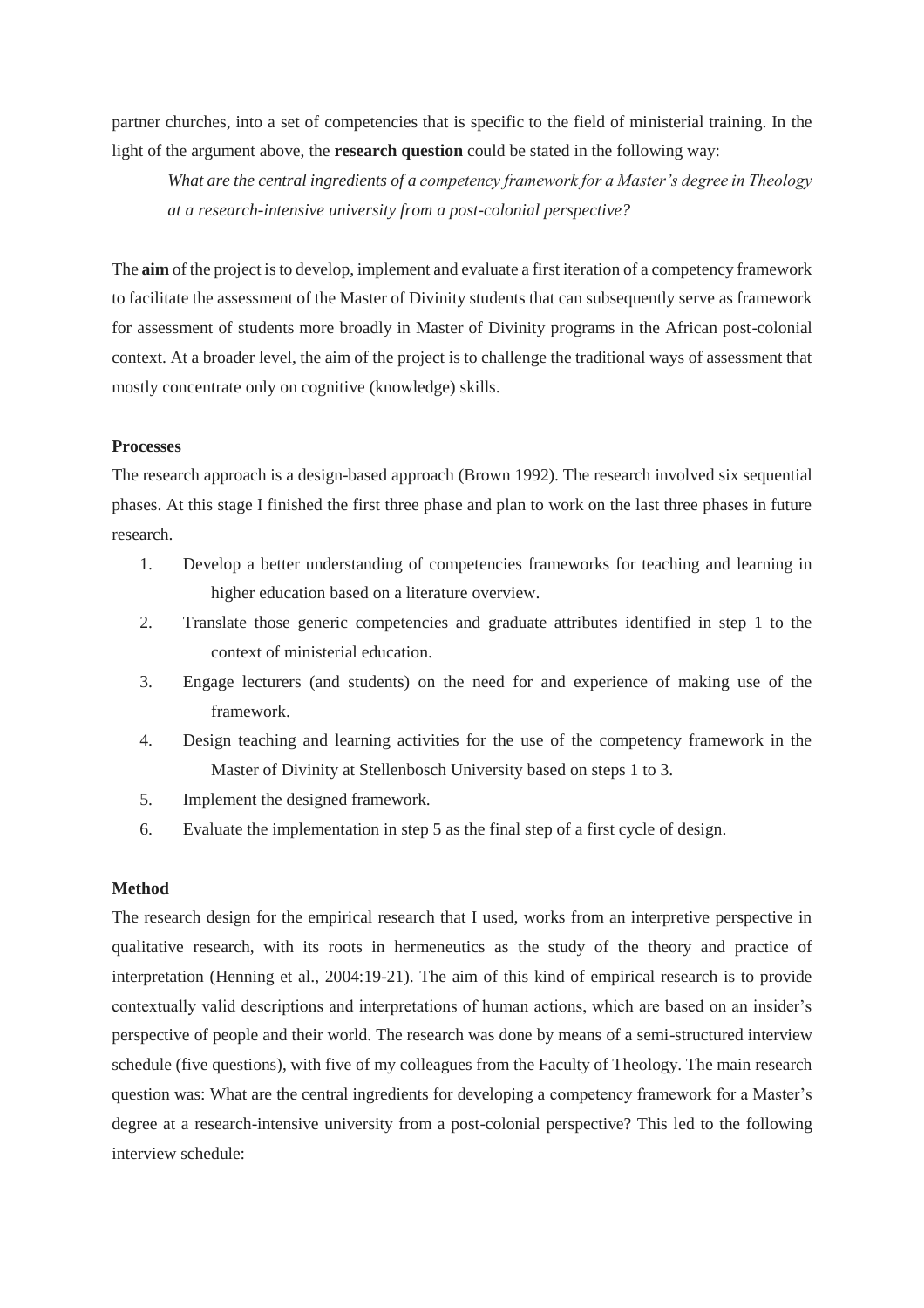#### *Open ended-interview schedule*

- 1. Tell me about your field of lecturing, your area of expertise?
- 2. In relation to what you do, what does competencies mean for you, and how does it relate to our post-colonial context?
- 3. You know about our Graduate Attributes framework at the University do you see a relationship between competencies in our field and the GA?
- 4. Have you thought about the way in which your field of teaching contributes towards the competencies of the students?
- 5. If you look at the following competencies, which according to you are the most important and how do you rank them?

#### *Interpretation of the data*

In an initial round and to come to a deeper understanding of what the colleagues understood concerning competencies, I will only look at the answers that the colleagues gave to question one and two as part of an interview I had with each one of them. Looking at the data through these bifocal lenses of expertise in lecturing combined with a post-colonial perspective some interesting data came to the fore. I just give three examples for each question.

Concerning the expertise of each of the colleagues (question 1), it was interesting to see in what ways it 'coloured' their way of looking at the competencies. Some examples:

**Respondent 1**: So, my field is Theology and Development, sometimes termed Community Development but for me there is a core theological motivation for the church's engagement in issues of poverty and inequality. So, that's the key focus and a lot of my research has been focused on congregations' response to issues of poverty and inequality across denominations, across race groups.

**Respondent 3**: I am a lecturer specifically in Practical Theology and more so, specialization in youth work, children and faith formation. So, with that, undergrad, I teach modules like, Youth Work and Substance Dependency, Children's Ministry and Child Theology. I teach Youth Culture, Planning and Organization of Youth Work and I teach Faith Formation.

**Respondent 5**: Mine is just much more in the field of Theology of Religions and that means the religious plurality and the responses of churches and also, the mission context to religious and in cultural plurality and therefore you get in the second year a kind of an introduction, an overview to religions in Africa and ecumenism or ecumenism and religions in Africa. But then applied or demonstrated in terms of two religions and that would be at least Christianity and African Religion or Christianity and an African Islam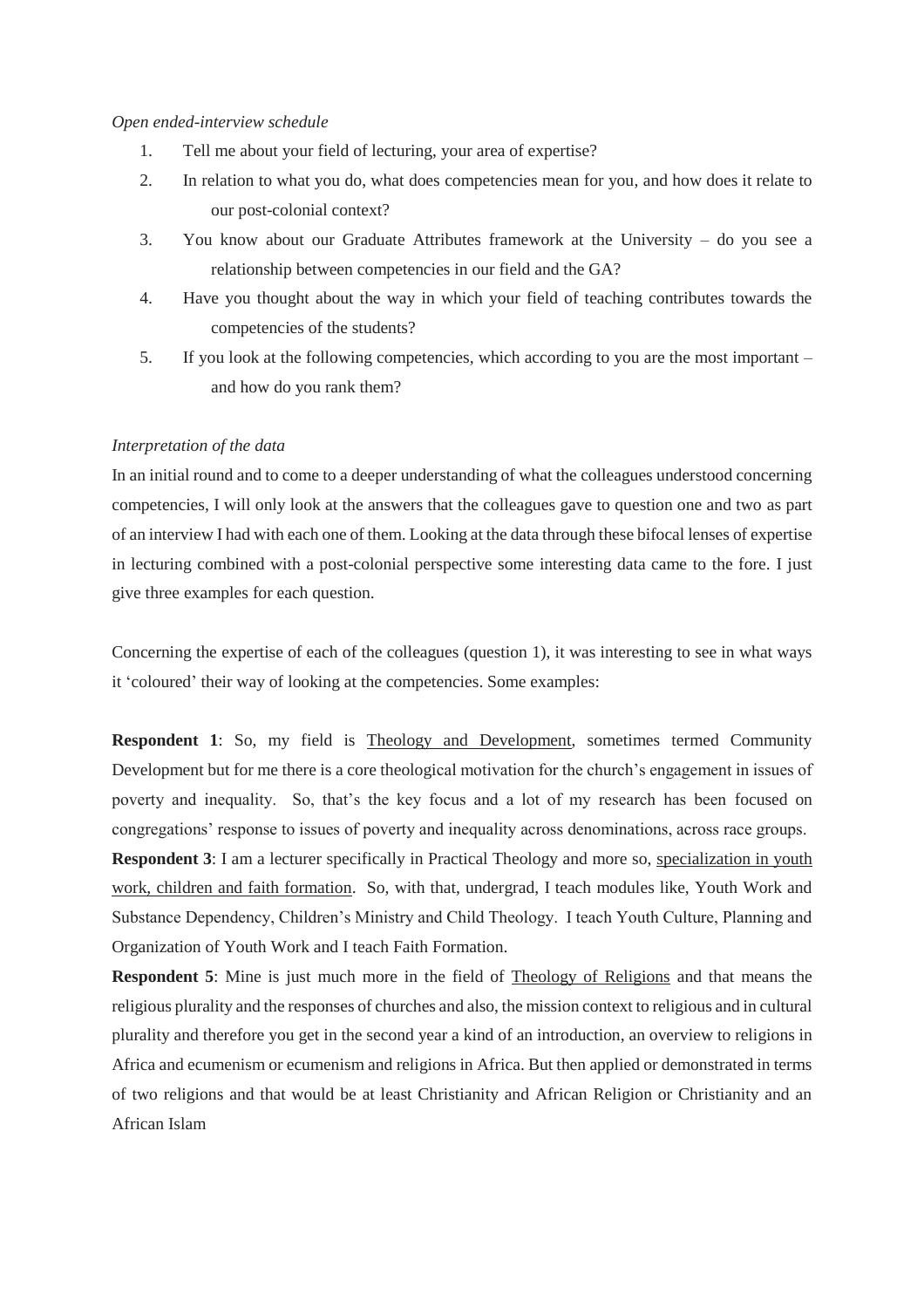From the examples above one can immediately sense that the field of expertise will have a direct influence on the way the respondents might approach the different competencies. It cannot but to 'colour' their perspectives.

Concerning post-colonial perspectives (question 2) , I found some interesting snippets in the data, for example:

**Respondent 1** commented: I think firstly the students need to be able to read the text and the postcolonial context and the interplay between them. So, for me that's key. They need to have a framework and not necessarily – maybe some normative framework in terms of what theological perspectives relates to issues of poverty and inequality. Also, intercessions of powers are some core frameworks that they need to understand. But they also need to interpret, to do social analysis and to see how text and post colonial context relate to one another and to be able to read that changing context also and how the text relates to it.

**Respondent 3**: I would think someone who is able to develop their own theological framework or lens. So, you've studied a degree in Theology. So, at some point, I would think you are able to discern and make decisions around what you believe or don't believe based on a lens or framework you've developed while studying. I think that's what makes you different from someone studying Theology and someone doing Ministry without a Theology Degree. So, being able to make sound theological choices within Ministry based on some form of theoretical framework or lens that you've developed.

**Respondent 5**: I would say since they engage in a true realistic context that they have the appreciative knowledge in terms of cultural and religious diversity (post-coloniality). I mean that is the major one. And therefore they should actually as far as the discipline is concerned even begin to map that depending whether in the second year level or the fourth year level to map that or these are the issues that are important because only if you have that kind of knowledge that you begin to appreciate the theological and religious and the cultural kind of differences. So, appreciation it's a key kind of dimension in it also.

### **Outcomes**

From the responses one can see that a large number of very different competencies surfaced in the interviews: From competencies to read the text and post-colonial context, to understand intercessions of power, to good communication linked to integrity, to develop own theological frameworks, to understand smaller competencies, to dealing with complexities of trauma, to appreciative knowledge in terms of cultural and religious diversity. This concurs with the thoughts of Shavelson (2013) who understands competencies as "a combination of cognitive, affective, motivational, volitional and social dispositions that form the basis for performance", and Hartig et al.'s (2008) definition of competency as a complex ability construct closely related to real-life-situated performances. This brings us to move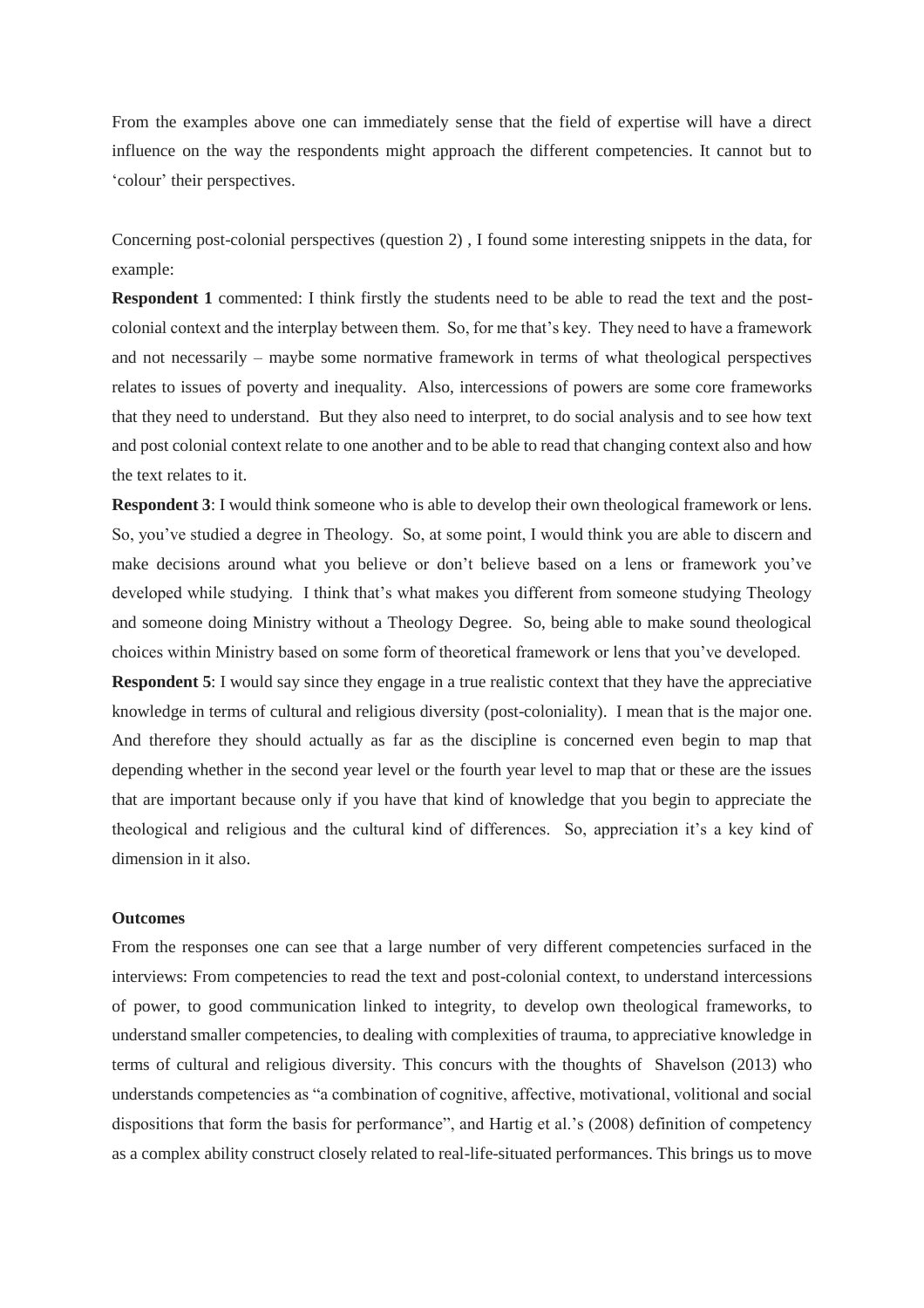in the direction of a first attempt at constructing a competency framework, taking the Graduate Attributes of Stellenbosch University as a starting point (see Table 1 below).

The competency framework has been developed by taking the four Graduate Attributes of the University of Stellenbosch (an enquiring mind, an engaged citizen, a dynamic professional and a wellrounded individual) and linking them with a specific set of skills or competencies. An enquiring mind has been linked to personal skills, an engaged citizen to people skills, a dynamic professional to applied knowledge skills and a well rounded individual to workplace skills. Each of these set of skills or competencies has been further divided into a number of sub-competencies. For example personal skills has been further developed into thinking critically, research and writing, practicing Biblical hermeneutics, understanding the development of doctrine and articulating a personal theology. All of these sub-competences are seen as necessary and important to develop your personal skills to become a competent pastor. The same applies to the other competencies and sub-competencies.

## **Table 1: A competency framework for Master of Divinity students:**

| <b>Personal skills</b>                            | <b>People skills</b>                           | <b>Applied knowledge</b>                      | <b>Workplace skills</b>                                                |
|---------------------------------------------------|------------------------------------------------|-----------------------------------------------|------------------------------------------------------------------------|
| Thinking critically                               | Initiating<br>transformational<br>change       | Becoming a mature<br>disciple                 | <b>Embracing Cultural</b><br>Diversity - Cross-<br>cultural competency |
| Research and writing                              | <b>Exercising Flexibility</b><br>in Ministry   | Understanding<br><b>Healthy Congregations</b> | <b>Articulating Biblical</b><br>Theology                               |
| <b>Practicing Biblical</b><br><b>Hermeneutics</b> | <b>Embodying the Love</b><br>of God            | <b>Applying Biblical</b><br>exegesis          | <b>Utilizing Biblical</b><br>Languages                                 |
| Understanding the<br>development of<br>doctrine   | Communicating<br>God's Truth                   | Applying foundational<br><b>Doctrines</b>     | Resolving<br>Leadership Conflict                                       |
| <b>Articulating Personal</b><br>Theology          | Recognizing one's<br>impact on other<br>people | Embracing<br>sanctification                   | Taking responsibility                                                  |

**SIOO** 

# Competency framework for MDiv

### **Assessing the competencies**

Once one has identified the core competencies required for success in the targeted ministry setting a four-step approach can be applied to help with the improvement of assessing these competencies. It is important to invest the time to write a description, performance standards, and indicators for each competency.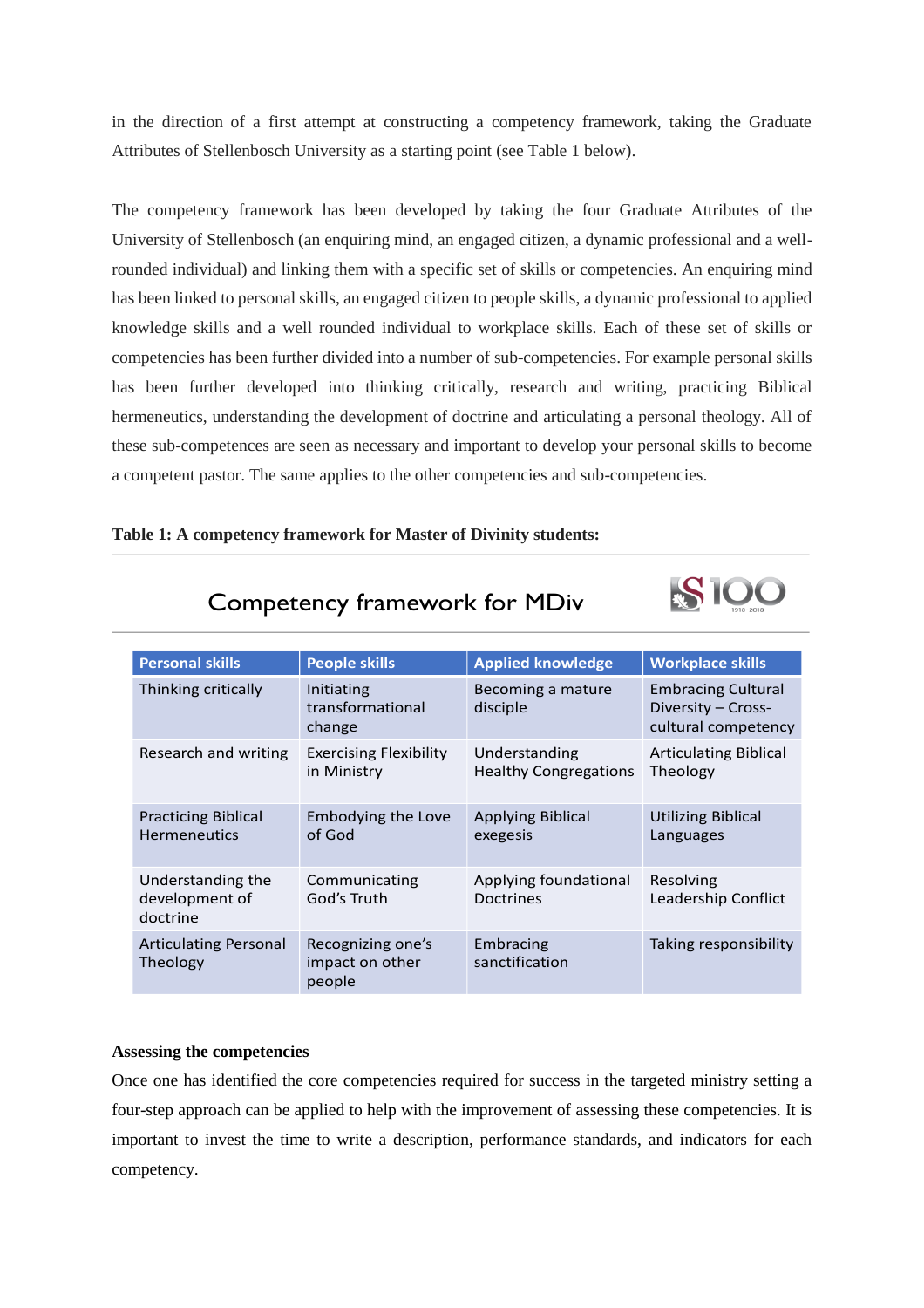- The competency description is a concise, high level definition of the competency. It expresses the intent and scope of the competency within the context of the program. It is a necessary element but does not provide enough detail on its own for consistent assessment.
- Performance standards provide more detail. They describe what mastery of the competency looks like in context; the observable components of the performance that, when combined, fully represent mastery as defined in the description. They articulate what the learner is expected to know (cognitive domain), be (affective domain), and do (proficiency domain) with respect to that competency.
	- Performance indicators describe observable, measurable behaviours, outputs or circumstances that signal achievement of the performance standards. They quantify criteria a mentor can use to assess whether the learner has demonstrated achievement of the performance standard; they describe what evidence of competency achievement might look like in a learner.

## **Conclusion**

Through participating in the TAU-project, both in my individual project and in our group project, I had the opportunity to think and critically reflect on the role of graduate attributes and how they are used to develop and enhance student learing at my University. I also had the prospect of developing a number of competencies and sub-competencies related to the graduate attributes. In terms of the six sequential phase that I discussed under processes, I managed to finish the first three phases and plan in further research to continue with the three remaining phases which will further enhance the competency framework I am busy developing.

### **References**

- Abraham, S. 2008. "What does Mumbai Have to Do with Rome? Postcolonial Perspectives n Globalization and Theology." *Theological Education* 69(2):376-393.
- Adam, S., 2008, February. Learning outcomes current developments in Europe: Update on the issues and applications of learning outcomes associated with the Bologna Process. In *Edinburgh: Scottish Government. Presented to the Bologna Seminar: Learning outcomes based higher education: the Scottish Experience (February 2008, Edinburgh)*.
- Ashwin, P. 2012. *Analysing teaching-learning interactions in higher education: Accounting for structure and agency*. London: Continuum.
- Bird, A., Osland, J.S. and Lane, H.W., 2004. Global competencies: An introduction. *The Blackwell handbook of global management: A guide to managing complexity*, pp.57-80.
- Brown, A.L., 1992. Design experiments: Theoretical and methodological challenges in creating complex interventions in classroom settings. *The journal of the learning sciences*, *2*(2), pp.141-178.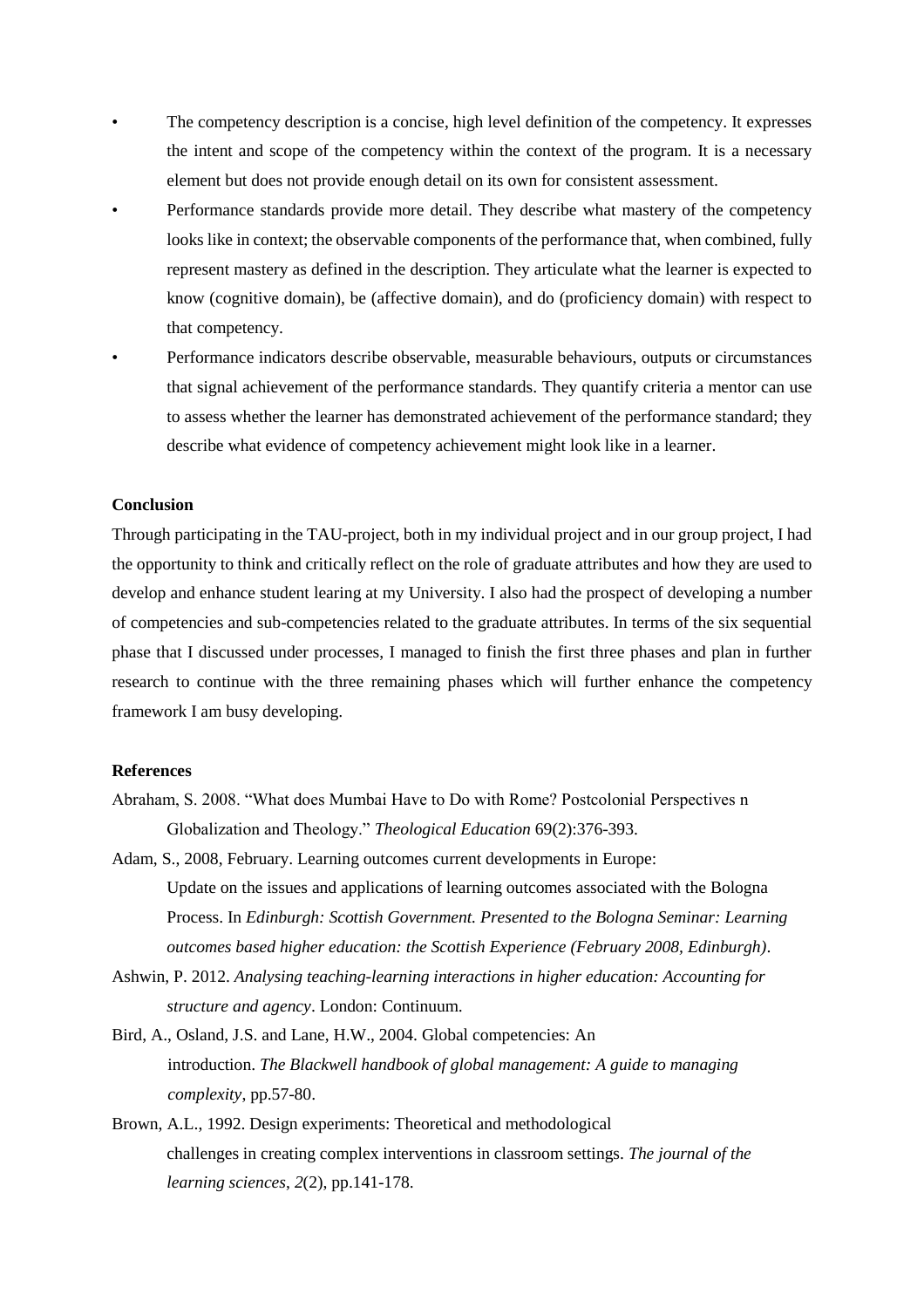- Brown, E.S. 2016. *"Time for reset" in theological education: 200 gather to discuss innovation at Education Models and Pratices Forum*. The Association of Theological Schools, Colloquy Online, March 2016.
- Burger, C. and I. Nell. 2012. Ministerial formation in the Dutch Reformed churches: In search of new paradigms. In *Between the real and the ideal: Ministerial formation in South African churches*, ed. M. Naidoo, 17–32. Pretoria: Unisa Press.
- Henning, E., Van Rensburg, W. and Smit, B., 2004. *Finding your way in qualitative research*. Pretoria: Van Schaik.
- Jacobs, C. & Strydom, S. (2014). From 'Matie' to citizen graduate attributes as signature learning at Stellenbosch University. *The Independent Journal of Teaching and Learning, 9.63-74.*
- Jokinen, T., 2005. Global leadership competencies: a review and discussion. *Journal of European Industrial Training*, *29*(3), pp.199-216. <https://doi.org/10.1108/03090590510591085>
- Keller, C, Nausner, M, and Rivera, M (eds.) 2004. *Postcolonial theologies: Divinity and Empire.* St. Louis: Chalice Press.
- Kizito, R. 2015. Structuring an activity theory-based framework for evaluating a science extended curriculum programme*. South African Journal of Higher Education* 29(1):211–237.
- Mulder, M., Weigel, T. and Collins, K., 2007. The concept of competence in the development of vocational education and training in selected EU member states: a critical analysis. *Journal of Vocational Education & training*, *59*(1), pp.67-88.
- Mwangi, J.K. and De Klerk, B.J., 2011. An integrated competency-based training model for theological training. *HTS Theological Studies*, *67*(2), pp.1-10.
- Nell, I.A. and Bosman, J.P., 2017. Integrating graduate attributes into a Master of Divinity programme at a South African university. *South African Journal of Higher Education*, *31*(1), pp.175-190.
- Sharp, M.M. 2012. Globalizaton, Colonialism, and Postcolonialism. In: McLemore, B (et al). *Wiley-Blackwell Companion to Practical Theology*. pp. 422-431.
- Shavelson, R.J., 2010. On the measurement of competency. *Empirical research in vocational education and training*, *2*(1), pp.41-63.
- Stellenbosch University. 2013. Strategy for Teaching and Learning (2014–2018). [www0.sun.ac.za/ctl/wp-content/uploads/2013/02/SU-STRATEGY-FOR-TL-2014-2018.docx](http://www0.sun.ac.za/ctl/wp-content/uploads/2013/02/SU-STRATEGY-FOR-TL-2014-2018.docx)
- Tencer, D. 2017. *85% Of Jobs That Will Exist in 2030 Haven't Been Invented*  Yet: Dell. Huffpost: Business.
- Van den Akker, J., Gravemeijer, K., McKenney, S. and Nieveen, N. eds., 2006. *Educational design research*. Routledge.
- Young, J. and Chapman, E., 2010. Generic competency frameworks: A brief